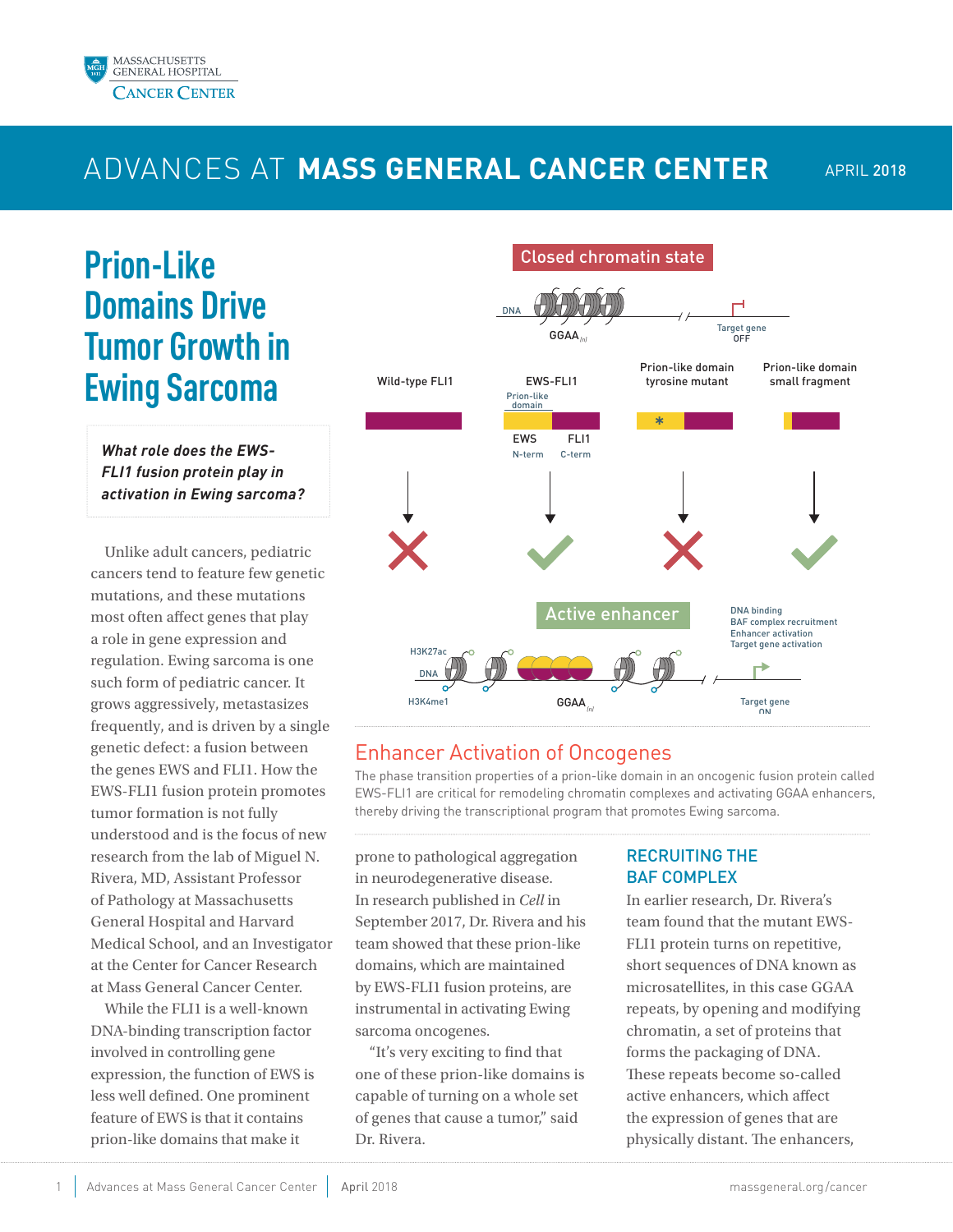

## ADVANCES AT **MASS GENERAL CANCER CENTER** APRIL 2018



they found, are only active in the presence of the EWS-FLI1 mutated protein and an Ewing sarcoma.

In their new study, the researchers found that activation of GGAA repeats is a novel property of the EWS-FLI1 fusion protein compared to the transcription factor FLI1 alone. In order to understand what accounts for this difference, Dr. Rivera's team worked with colleagues at the Kadoch laboratory at the Dana-Farber Institute to determine whether EWS-FLI1 is aided by

the BAF complex in activating microsatellites. The BAF complex is critical to chromatin remodeling and dynamics, and is mutated in more than 20% of human cancers. Using mass spectrometry, they were able to show that BAF-remodeling complexes interact with normal EWS proteins in several cell types and with EWS-FLI1 fusion proteins in Ewing sarcoma. Furthermore, they found a striking overlap between BAF complexes and EWS-FLI1 sites genome-wide.

### **PHASE TRANSITION AND THE PRION-LIKE DOMAIN**

Following these results, Dr. Rivera and his colleagues suspected that the phase transition properties of the EWS prion-like domain are instrumental in recruiting BAF complexes and other proteins that participate in the activation of GGAA repeats. Proteins that contain prion-like domains can promote phase transitions that allow for the formation of liquid compartments similar to non-membrane-bound organelles. The fact that the fusion of

*(continued on page 3)*